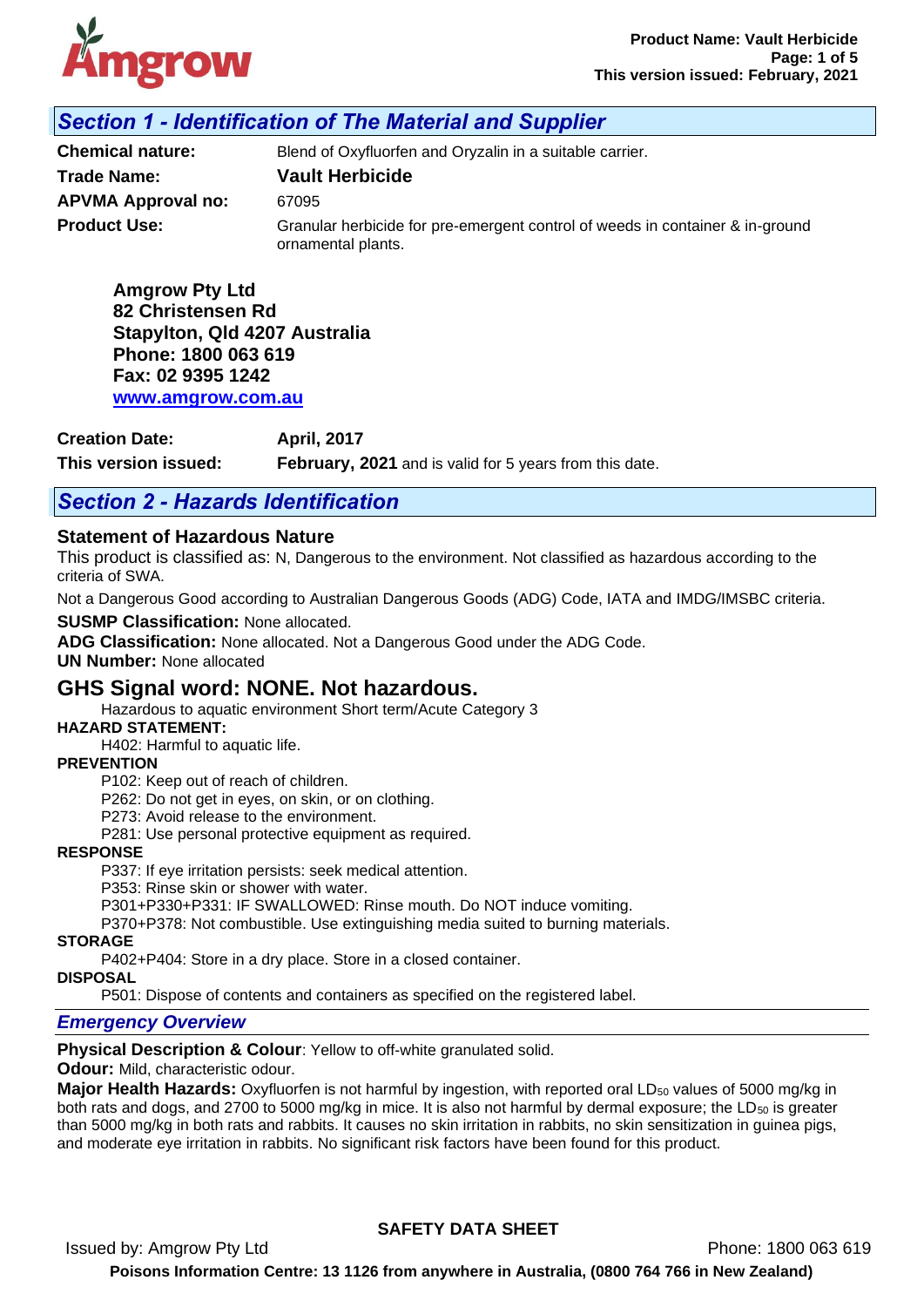

## *Section 3 - Composition/Information on Ingredients*

| <b>CAS No</b> | Conc.% | TWA $(mg/m^3)$ STEL $(mg/m^3)$ |         |
|---------------|--------|--------------------------------|---------|
|               |        | not set                        | not set |
| 19044-88-3    | 10a/ka | not set                        | not set |
| secret        | to 100 | not set                        | not set |
|               |        | 42874-03-3 20g/kg              |         |

This is a commercial product whose exact ratio of components may vary slightly. Minor quantities of other non hazardous ingredients are also possible.

The SWA TWA exposure value is the average airborne concentration of a particular substance when calculated over a normal 8 hour working day for a 5 day working week. The STEL (Short Term Exposure Limit) is an exposure value that may be equalled (but should not be exceeded) for no longer than 15 minutes and should not be repeated more than 4 times per day. There should be at least 60 minutes between successive exposures at the STEL. The term "peak "is used when the TWA limit, because of the rapid action of the substance, should never be exceeded, even briefly.

# *Section 4 - First Aid Measures*

#### **General Information:**

You should call The Poisons Information Centre if you feel that you may have been poisoned, burned or irritated by this product. The number is 13 1126 from anywhere in Australia (0800 764 766 in New Zealand) and is available at all times. Have this SDS with you when you call.

**Inhalation:** First aid is not generally required. If in doubt, contact a Poisons Information Centre or a doctor.

**Skin Contact:** Gently brush away excess particles. Irritation is unlikely. However, if irritation does occur, flush with lukewarm, gently flowing water for 5 minutes or until chemical is removed.

**Eye Contact:** Quickly and gently brush particles from eyes. Immediately flush the contaminated eye(s) with lukewarm, gently flowing water until the particles are removed, while holding the eyelid(s) open. Obtain medical attention if irritation persists, or if particles are lodged in surface of the eye(s). Take special care if exposed person is wearing contact lenses.

**Ingestion:** If product is swallowed or gets in mouth, do NOT induce vomiting; wash mouth with water and give some water to drink. If symptoms develop, or if in doubt contact a Poisons Information Centre or a doctor.

## *Section 5 - Fire Fighting Measures*

**Fire and Explosion Hazards**: The major hazard in fires is usually inhalation of heated and toxic or oxygen deficient (or both), fire gases. There is no risk of an explosion from this product under normal circumstances if it is involved in a fire.

Only small quantities of decomposition products are expected from this product at temperatures normally achieved in a fire.

Fire decomposition products from this product are not expected to be hazardous or harmful.

**Extinguishing Media:** Not Combustible. Use extinguishing media suited to burning materials.

**Fire Fighting:** If a significant quantity of this product is involved in a fire, call the fire brigade.

| Flash point:                     | Does not burn.                  |
|----------------------------------|---------------------------------|
| <b>Upper Flammability Limit:</b> | Does not burn.                  |
| <b>Lower Flammability Limit:</b> | Does not burn.                  |
| <b>Autoignition temperature:</b> | Not applicable - does not burn. |
| <b>Flammability Class:</b>       | Does not burn.                  |
|                                  |                                 |

## *Section 6 - Accidental Release Measures*

**Accidental release:** Minor spills do not normally need any special cleanup measures. In the event of a major spill, prevent spillage from entering drains or water courses. As a minimum, wear overalls, goggles and gloves. Suitable materials for protective clothing include rubber, PVC. Eye/face protective equipment should comprise as a minimum, protective glasses and, preferably, goggles. If there is a significant chance that dusts are likely to build up in cleanup area, we recommend that you use a suitable Dust Mask. Use a P1 mask, designed for use against mechanically generated particles eg silica & asbestos.

Stop leak if safe to do so, and contain spill. Sweep up and shovel or collect recoverable product into labelled containers for recycling or salvage, and dispose of promptly. Consider vacuuming if appropriate. Recycle containers wherever possible after careful cleaning. After spills, wash area preventing runoff from entering drains. If a significant quantity of material enters drains, advise emergency services. This material may be suitable for approved landfill. Ensure legality of disposal by consulting regulations prior to disposal. Thoroughly launder protective clothing before storage or re-use. Advise laundry of nature of contamination when sending contaminated clothing to laundry.

### **SAFETY DATA SHEET**

Issued by: Amgrow Pty Ltd **Phone: 1800 063 619**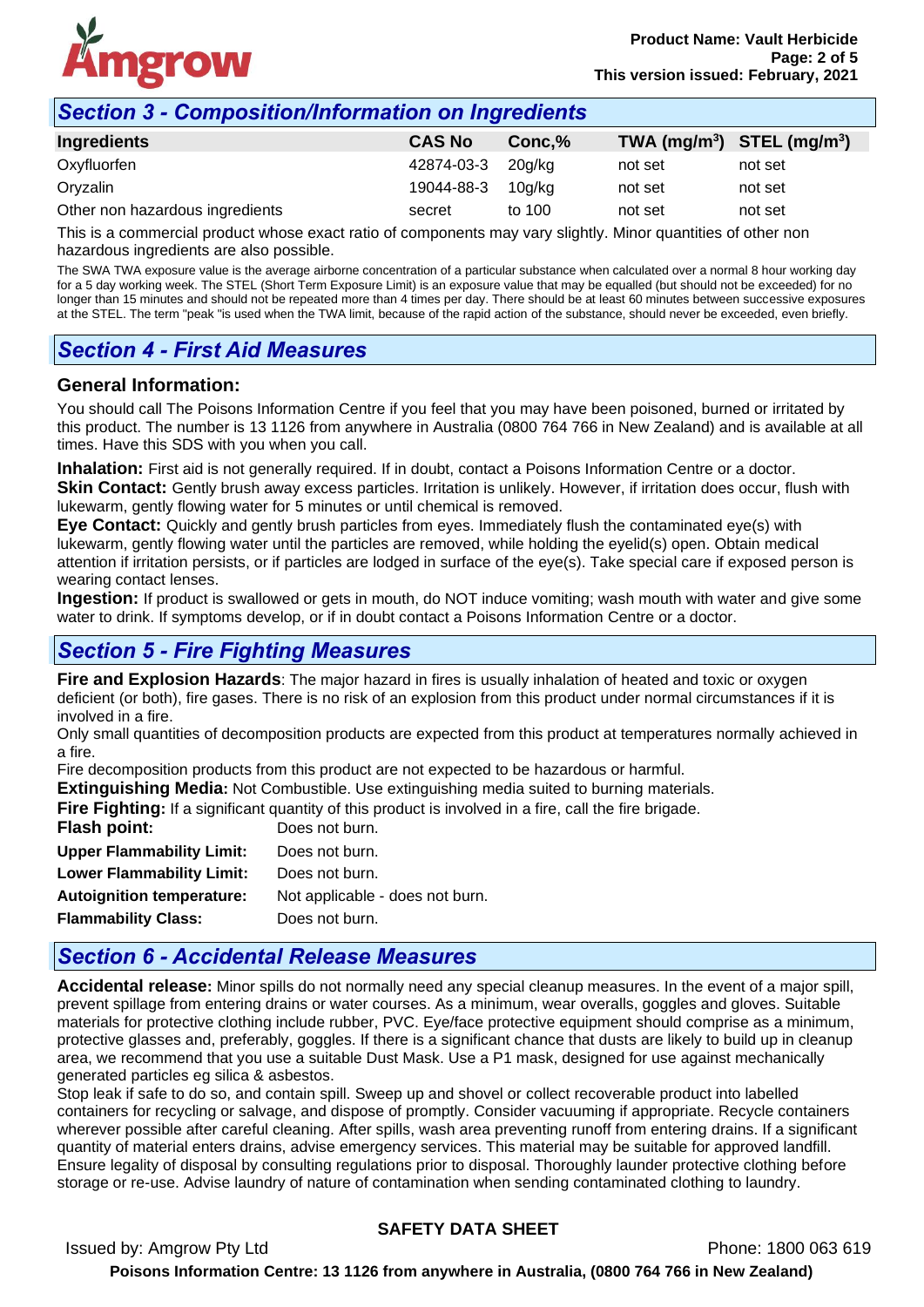

# *Section 7 - Handling and Storage*

**Handling:** Keep exposure to this product to a minimum, and minimise the quantities kept in work areas. Check Section 8 of this SDS for details of personal protective measures, and make sure that those measures are followed. The measures detailed below under "Storage" should be followed during handling in order to minimise risks to persons using the product in the workplace. Also, avoid contact or contamination of product with incompatible materials listed in Section 10.

**Storage:** Protect this product from light. Store in the closed original container in a dry, cool, well-ventilated area out of direct sunlight. Make sure that the product does not come into contact with substances listed under "Incompatibilities" in Section 10. Check packaging - there may be further storage instructions on the label.

# *Section 8 - Exposure Controls and Personal Protection*

The following Australian Standards will provide general advice regarding safety clothing and equipment:

Respiratory equipment: **AS/NZS 1715**, Protective Gloves: **AS 2161**, Occupational Protective Clothing: AS/NZS 4501 set 2008, Industrial Eye Protection: **AS1336** and **AS/NZS 1337**, Occupational Protective Footwear: **AS/NZS2210**.

**SWA Exposure Limits TWA (mg/m<sup>3</sup>**

**) STEL (mg/m<sup>3</sup> )**

Exposure limits have not been established by SWA for any of the significant ingredients in this product.

The ADI for Oxyfluorfen is set at 0.025mg/kg/day. The corresponding NOEL is set at 2.5mg/kg/day.

The ADI for Oryzalin is set at 0.1mg/kg/day. The corresponding NOEL is set at 12mg/kg/day. ADI means Acceptable Daily Intake; NOEL means No-observable-effect-level. Data from Australian ADI List, March 2016.

No special equipment is usually needed when occasionally handling small quantities. The following instructions are for bulk handling or where regular exposure in an occupational setting occurs without proper containment systems. **Ventilation:** This product should only be used in a well ventilated area. If natural ventilation is inadequate, use of a fan is suggested.

**Eye Protection:** Eye protection is not normally necessary when this product is being used. However, if in doubt, wear suitable protective glasses or goggles.

**Skin Protection:** The information at hand indicates that this product is not harmful and that normally no special skin protection is necessary. However, we suggest that you routinely avoid contact with all chemical products and that you wear suitable gloves (preferably elbow-length) when skin contact is likely.

**Protective Material Types:** There is no specific recommendation for any particular protective material type. **Respirator:** If there is a significant chance that dusts are likely to build up in the area where this product is being used, we recommend that you use a suitable Dust Mask.

# *Section 9 - Physical and Chemical Properties:*

| <b>Physical Description &amp; colour:</b> | Yellow to off-white granulated solid.        |
|-------------------------------------------|----------------------------------------------|
| Odour:                                    | Mild, characteristic odour.                  |
| <b>Boiling Point:</b>                     | Not applicable.                              |
| <b>Freezing/Melting Point:</b>            | Decomposes before melting.                   |
| <b>Volatiles:</b>                         | Nil at $100^{\circ}$ C.                      |
| <b>Vapour Pressure:</b>                   | Negligible at normal ambient temperatures.   |
| <b>Vapour Density:</b>                    | Not applicable.                              |
| <b>Specific Gravity:</b>                  | No data. Bulk density in the range 0.85-0.95 |
| <b>Water Solubility:</b>                  | Wettable.                                    |
| pH:                                       | No data.                                     |
| <b>Volatility:</b>                        | Negligible at normal ambient temperatures.   |
| <b>Odour Threshold:</b>                   | No data.                                     |
| <b>Evaporation Rate:</b>                  | Not applicable.                              |
| <b>Coeff Oil/water Distribution:</b>      | No data                                      |
| <b>Viscosity:</b>                         | Not applicable.                              |
| <b>Autoignition temp:</b>                 | Not applicable - does not burn.              |

# *Section 10 - Stability and Reactivity*

**Reactivity:** This product is unlikely to react or decompose under normal storage conditions. However, if you have any doubts, contact the supplier for advice on shelf life properties.

Issued by: Amgrow Pty Ltd **Phone: 1800 063 619** 

### **SAFETY DATA SHEET**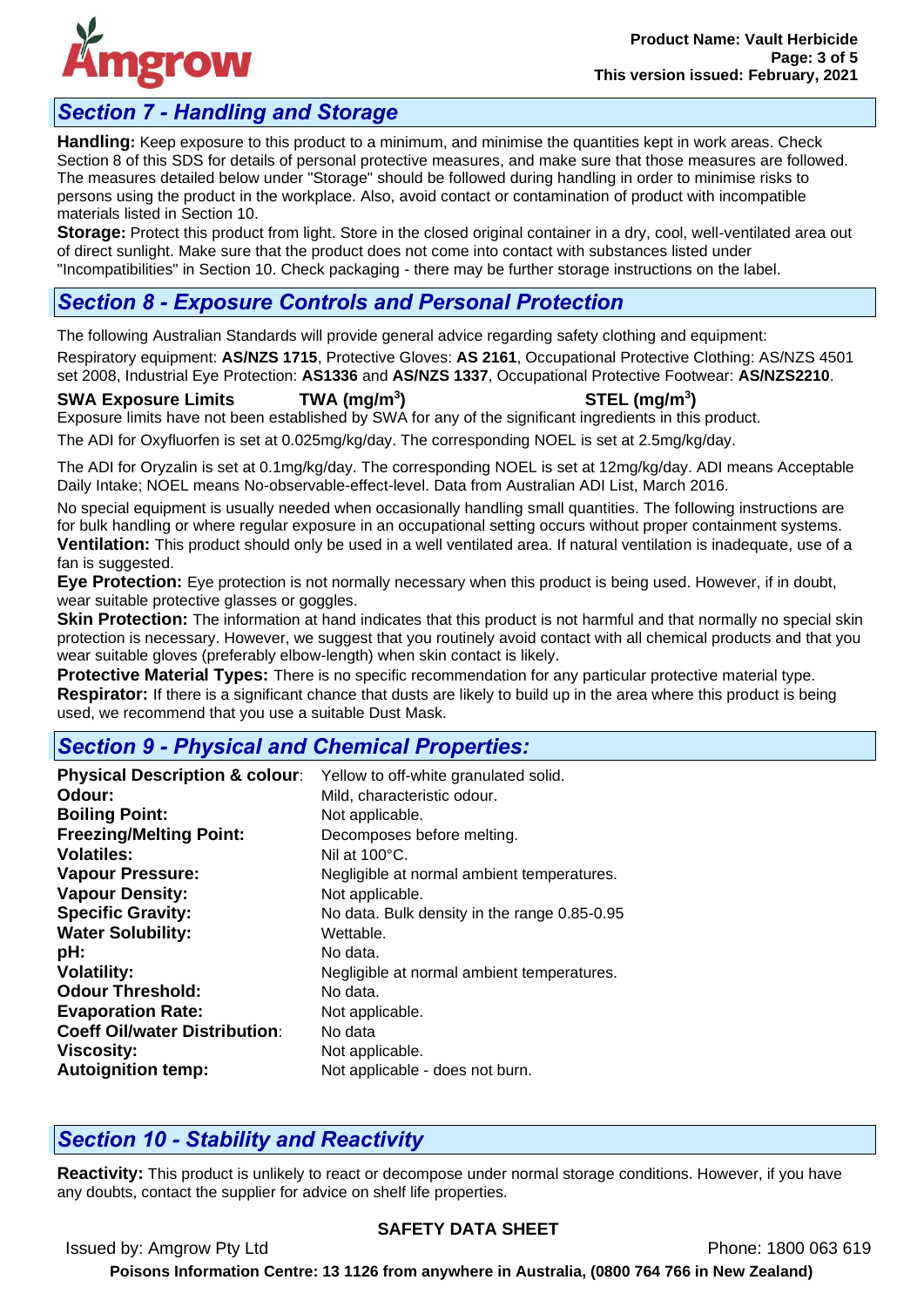

**Conditions to Avoid:** Protect this product from light. Store in the closed original container in a dry, cool, wellventilated area out of direct sunlight.

**Incompatibilities:** No particular Incompatibilities.

**Fire Decomposition:** Only small quantities of decomposition products are expected from this product at temperatures normally achieved in a fire. Combustion forms carbon dioxide, and if incomplete, carbon monoxide and smoke. Water is also formed. May form hydrogen fluoride gas and other compounds of fluorine. Carbon monoxide poisoning produces headache, weakness, nausea, dizziness, confusion, dimness of vision, disturbance of judgment, and unconsciousness followed by coma and death.

**Polymerisation:** This product will not undergo polymerisation reactions.

# *Section 11 - Toxicological Information*

**Toxicity:** An information profile for Oxyfluorfen is available at http://extoxnet.orst.edu/pips/ghindex.html Acute toxicity: Oxyfluorfen is not harmful by ingestion, with reported oral LD<sub>50</sub> values of 5000 mg/kg in both rats and dogs, and 2700 to 5000 mg/kg in mice. It is also not harmful by dermal exposure; the LD<sub>50</sub> is greater than 5000 mg/kg in both rats and rabbits. It causes no skin irritation in rabbits, no skin sensitization in guinea pigs, and moderate eye irritation in rabbits. However, some formulated products may show severe skin and eye irritant properties, and may be skin sensitizers.

**Chronic toxicity:** Effects on the liver have been observed in long-term feeding studies with rats, mice, and dogs. **Reproductive effects:** It does not appear likely that Oxyfluorfen will cause reproductive effects in humans at likely levels of exposure.

**Teratogenic effects:** In a developmental study with rabbits, 30 mg/kg/day, the highest dose tested, produced an increase in fused sternal bones in the foetuses as well as toxic effects on the mothers. These data suggest Oxyfluorfen may have teratogenic effects, but only at very high doses.

**Mutagenic effects:** Mutagenicity tests on rats, mice and on bacterial cell cultures have produced mixed results. Due to the conflicting results, it is not possible to determine the mutagenic potential of Oxyfluorfen.

**Carcinogenic effects:** The data suggests that Oxyfluorfen is not carcinogenic.

**Organ toxicity:** The liver appears to be the main target organ, based on long-term feeding studies.

**Fate in humans and animals:** Because Oxyfluorfen is highly hydrophobic, it may have the potential to bioconcentrate in animal fatty tissues.

There is no data to hand indicating any particular target organs.

## *Classification of Hazardous Ingredients*

Ingredient **Risk Phrases** 

No ingredient mentioned in the HSIS Database is present in this product at hazardous concentrations.

#### *Potential Health Effects*

#### **Inhalation:**

**Short Term Exposure:** Available data indicates that this product is not harmful. In addition product is unlikely to cause any discomfort or irritation.

**Long Term Exposure:** No data for health effects associated with long term inhalation.

### **Skin Contact:**

**Short Term Exposure:** Available data indicates that this product is not harmful. It should present no hazards in normal use. In addition product is unlikely to cause any discomfort in normal use.

**Long Term Exposure:** No data for health effects associated with long term skin exposure.

### **Eye Contact:**

**Short Term Exposure:** This product is likely to be mechanically irritating. If exposure is minor or brief, no long term effects should result. However, if material is not removed promptly, scratches to surface of the eye may result with long term consequences.

**Long Term Exposure:** No data for health effects associated with long term eye exposure.

#### **Ingestion:**

**Short Term Exposure:** Significant oral exposure is considered to be unlikely. However, this product may be mildly irritating to mucous membranes but is unlikely to cause anything more than mild transient discomfort.

**Long Term Exposure:** No data for health effects associated with long term ingestion.

#### **Carcinogen Status:**

**SWA:** No significant ingredient is classified as carcinogenic by SWA.

**NTP:** No significant ingredient is classified as carcinogenic by NTP.

**IARC:** No significant ingredient is classified as carcinogenic by IARC.

### **SAFETY DATA SHEET**

Issued by: Amgrow Pty Ltd **Phone: 1800 063 619**